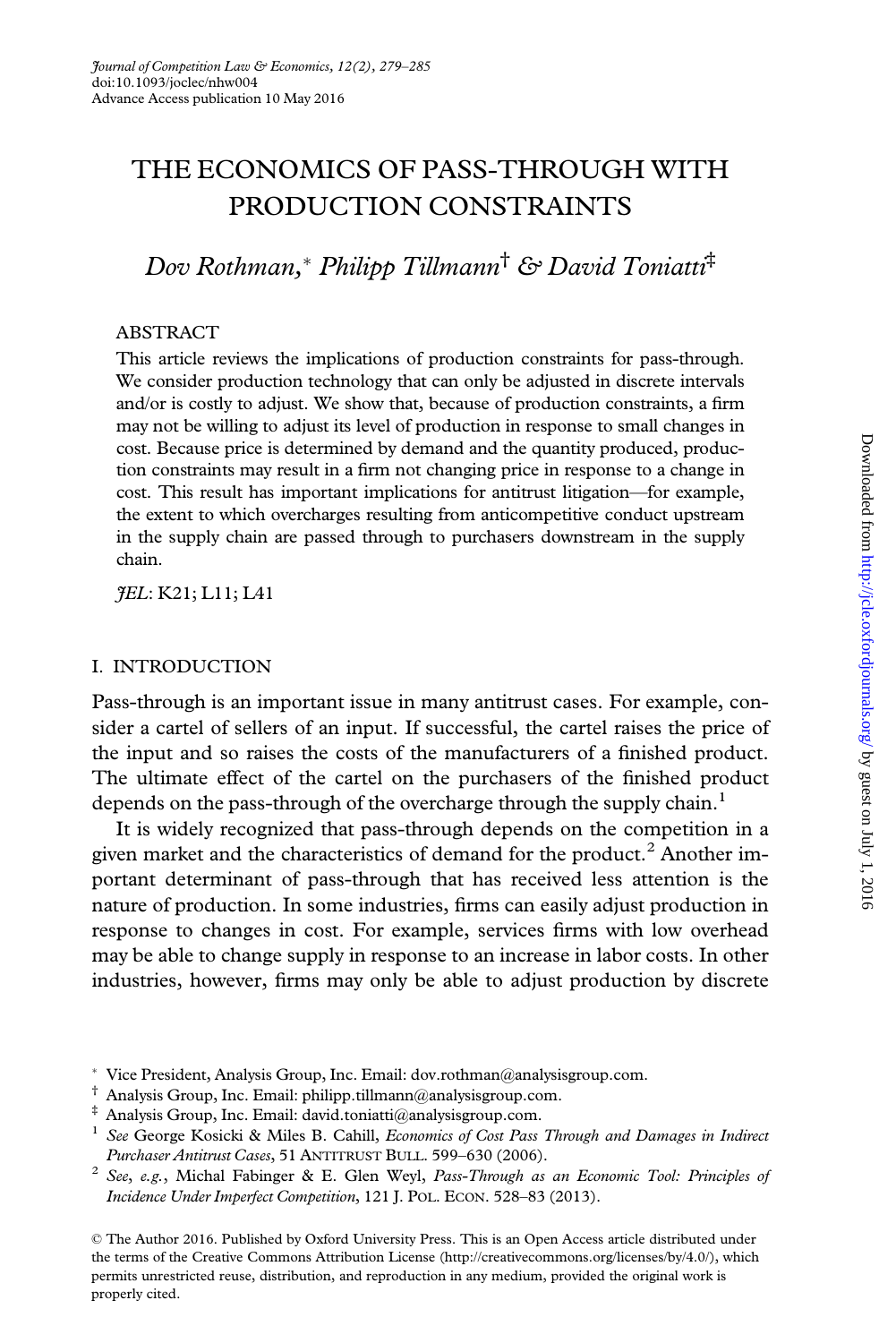amounts, and/or adjusting production may be costly. Examples include electric utilities and capital-intensive manufacturing.<sup>3</sup>

The effect of production constraints on pass-through is conceptually similar to the effect of menu costs on pass-through. A large literature, first developed in the 1970s, addresses the effect of menu costs on the frequency of price changes and nominal price rigidity.<sup>4</sup> This literature demonstrates that price does not always respond to changes in cost when changing price is costly.<sup>5</sup> Similarly, price may not always respond to changes in cost when changing the quantity produced is costly.

This article examines how constraints on production technology affect whether or not a firm passes through a change in the cost of an input. We examine two types of constraints on production technology. First, we consider a manufacturer that can only adjust production in discrete intervals (for example, increments of 100). Second, we consider a manufacturer that incurs a fixed cost to adjust production. In both cases, we show that given sufficiently large production constraints (that is, sufficiently large discrete intervals of production or sufficiently large fixed costs to changing production), the firm may be unwilling to change its level of production. Because price is determined by demand and the quantity produced, a change in input cost that does not affect demand or the quantity produced will not affect price. As a result, under certain conditions, the firm does not change price in response to a change in input cost, and pass-through is zero.

In the remainder of this article, we describe in more detail each type of constraint on production technology, illustrate each constraint with an example from manufacturing, and derive expressions for average pass-through.

# II. PASS-THROUGH WITH DISCRETE PRODUCTION LEVELS

Consider a manufacturer that produces and assembles a product in shifts and can adjust the number of units produced by adding or subtracting shifts. Because there are fixed costs associated with running a shift, it only makes sense to run a shift at full capacity, and so each shift produces a fixed number of units. Consequently, reducing or increasing the number of shifts results in discrete changes in the number of units produced. For example, if each shift produces 100 units, adding one shift adds 100 units to the production schedule. Given

 $3$  See, e.g., Stephen Peck, Alternative Investment Models for Firms in the Electric Utilities Industry, 5 BELL J. ECON. & MGMT. SCI. 420–58 (1974); Russell W. Cooper & John C. Haltiwanger, On the Nature of Capital Adjustment Costs, 73 REV. ECON. STUD. 611–33 (2006).

 $^4\,$  See, e.g., Eytan Sheshinski & Yoram Weiss, Inflation and Costs of Price Adjustment, 44 REV. ECON. STUD. 287–303 (1977); George Akerlof & Janet Yellen, A Near-Rational Model of the Business Cycle, with Wage and Price Inertia, 100 Q.J. ECON. 823–38 (1985); Gregory Mankiw, Small Menu Costs and Large Business Cycles: A Macroeconomic Model of Monopoly, 100 Q.J. ECON. 529–38 (1985).

<sup>&</sup>lt;sup>5</sup> See Alexi Alexandrov, Pass-Through Rates in the Real World: The Effect of Price Points and Menu Costs, 79 ANTITRUST LAW J. 349–60 (2013) (discussing average pass-through given menu costs).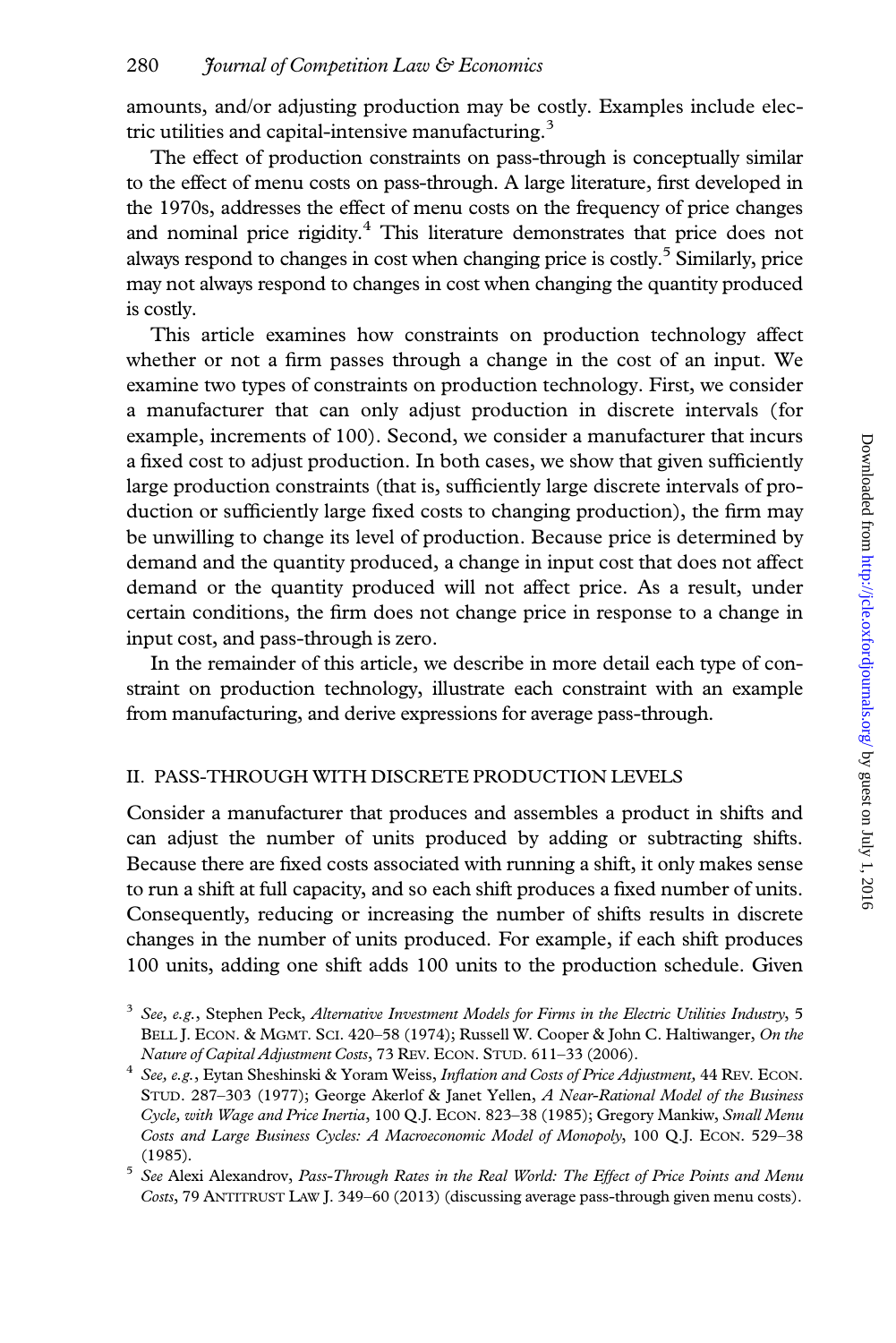the significant fixed costs associated with adding a shift, the manufacturer would not find it profitable to add, for example, 25 units to the production schedule.

If input cost rises, the manufacturer may consider reducing the quantity of units it sells, because doing so would allow it to charge higher prices (and effectively pass through some of the higher input cost). Given the nature of production, however, the manufacturer must determine if it is profitable to manufacture 100 fewer units.

Suppose the manufacturer would produce 230 units absent production constraints, but with production constraints must decide between producing 100, 200, or 300 units, and chooses to produce 200 units. Now suppose the cost of an input used to make the product goes up and the profit-maximizing quantity absent production constraints falls from 230 to 210. However, because of production constraints the manufacturer can only choose between making 100, 200, or 300 units, and so continues to make 200 units. And because the demand for the 200 units is not affected by the cost of the input, the manufacturer chooses the same price and does not pass through any of the higher input cost.

As a counterexample, suppose the increase in the input cost is much larger and the profit-maximizing quantity absent production constraints falls from 230 units to 150 units. In this case, the manufacturer may find it profitable to decrease production from 200 to 100 units. Because the manufacturer can charge a higher price if it only needs to sell 100 units, the manufacturer may raise its price in response to the higher input cost.

Figure [1](#page-3-0) below shows profit curves as functions of quantity produced. The solid curve shows the manufacturer's profit when it acquires the input at the competitive cost. The dashed curve shows the manufacturer's profit when it acquires the input at an inflated cost. (The dashed curve can be derived by subtracting the input cost inflation from the solid curve.) The manufacturer can only produce at one of three quantity levels,  $q_L$ ,  $q_M$ , or  $q_H$ .

In Figure [1](#page-3-0), the manufacturer's profit is highest when it produces  $q_M$  (rather than  $q_L$  or  $q_H$ ), regardless of whether it acquires the input at the competitive cost or at the inflated cost. That is, because the manufacturer can only produce at one of three quantity levels, the inflated input cost does not affect the manufacturer's profit maximizing quantity. And because the inflated input cost does not affect the profit maximizing quantity, the inflated input cost does not affect the profit maximizing price.

Figure [2](#page-3-0) below depicts the same information as Figure [1](#page-3-0) except the input cost inflation is larger. The manufacturer's profit maximizing quantity is  $q_M$ when the manufacturer acquires the input at the competitive cost, but now decreases to  $q_L$  when the manufacturer acquires the input at the inflated cost. Thus, because the inflated input cost causes the profit maximizing quantity to decrease, the inflated input cost causes the profit maximizing price to go up.

More generally, each input cost is associated with a profit maximizing pricequantity pair ( $p_H$ ,  $q_L$ ;  $p_M$ ,  $q_M$ ;  $p_L$ ,  $q_H$ ). Because the manufacturer can only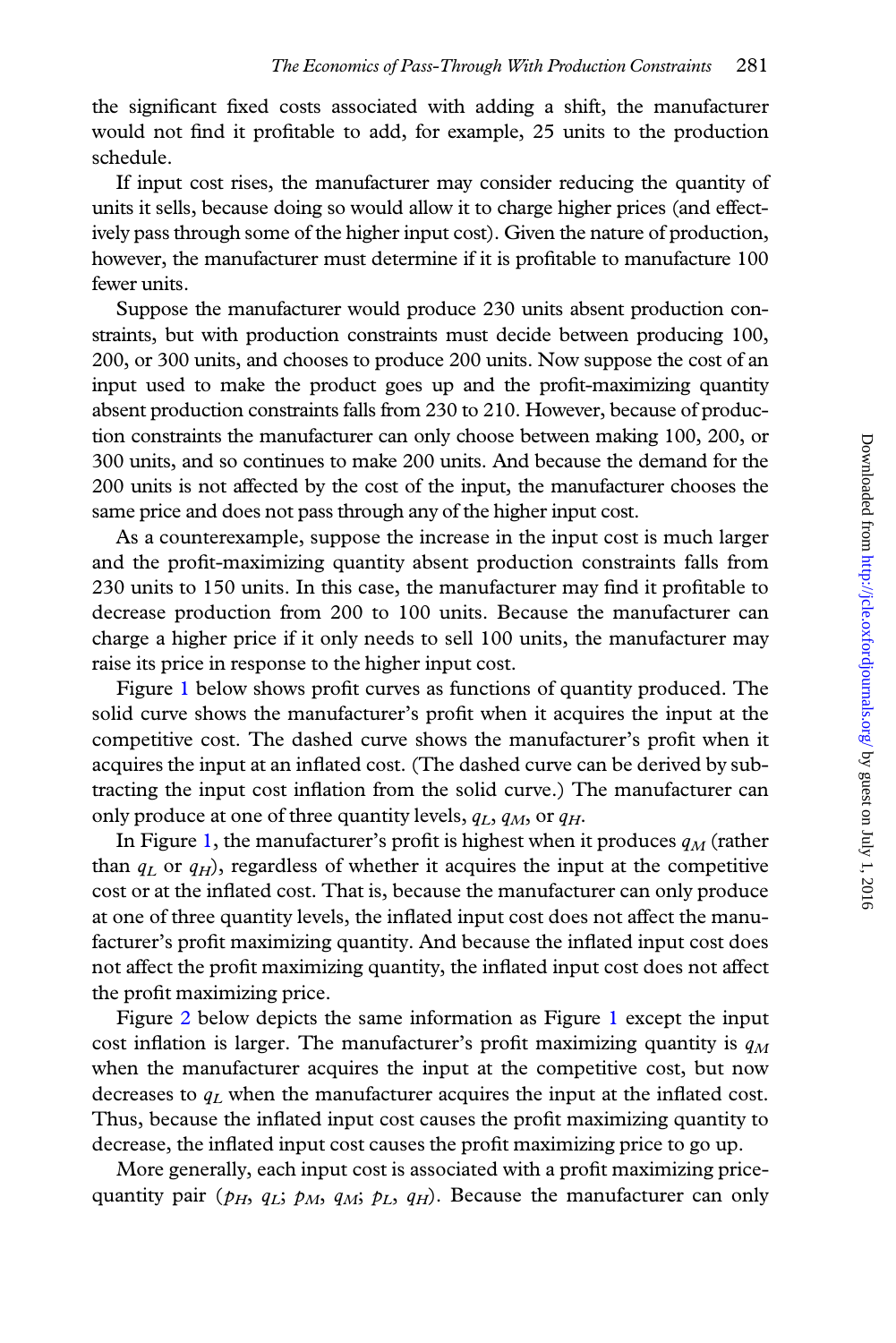<span id="page-3-0"></span>

Figure 1. Manufacturer profits with discrete quantity production levels: Zero pass-through



Figure 2. Manufacturer profits with discrete quantity production levels: Positive pass-through

produce at one of three quantity levels,  $q_L$ ,  $q_M$ , or  $q_H$ , there are ranges of costs over which the manufacturer chooses the same price-quantity pair. Let  $c_{ML}$ and  $c_{MH}$  denote the *lowest* and *highest* costs at which the manufacturer chooses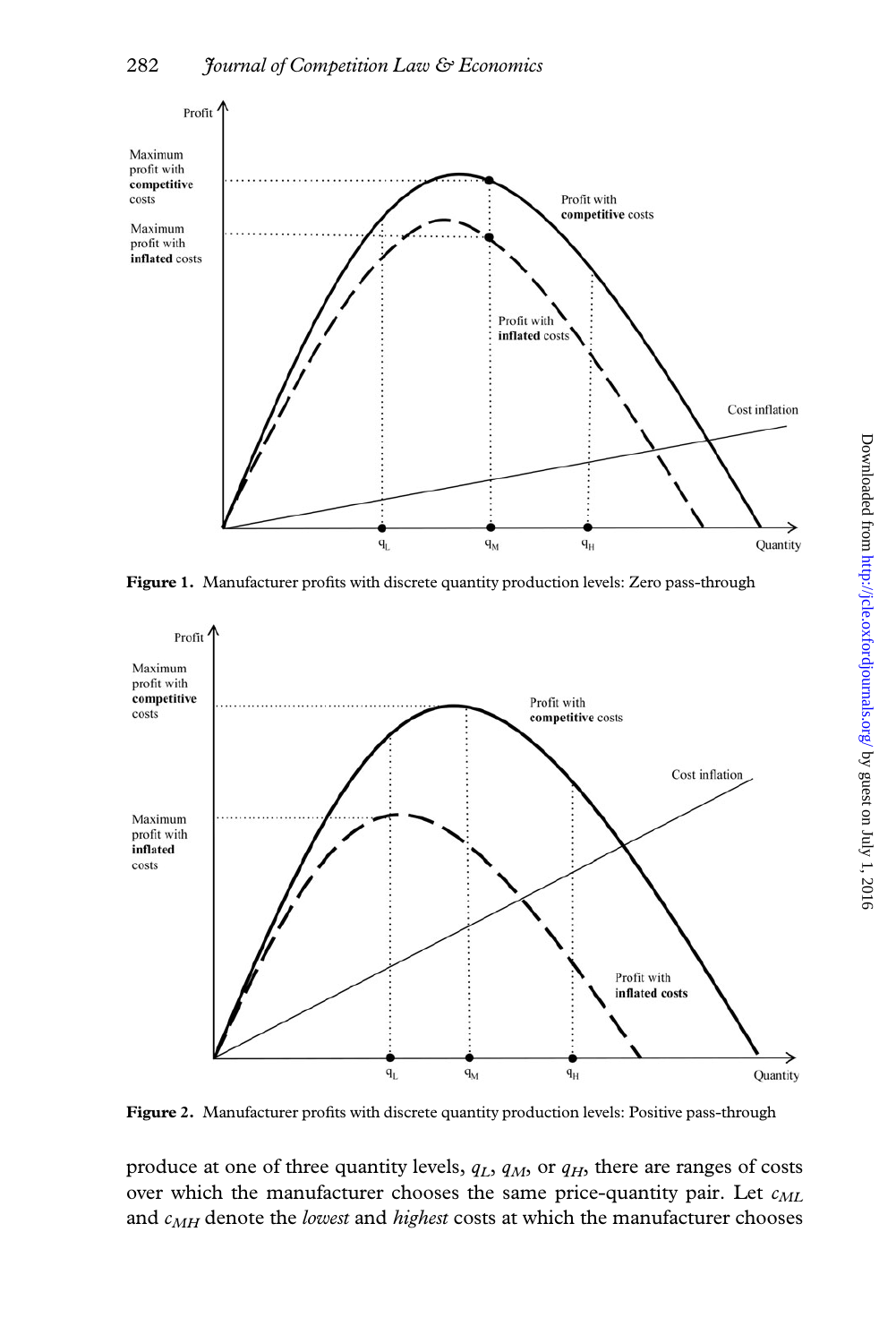$\{p_M, q_M\}$ . Suppose that cost is uniformly distributed over the range,  $c_{ML}$  to  $c_{MH}$ . It follows that the probability that an increase in cost from c to  $c + \delta$ results in a change in price is  $Pr(c + \delta > c_{MH}) = \delta / (c_{MH} - c_{ML})$  and the passthrough rate is the change in price divided by the change in cost,  $\left(p_H - p_M\right)/\delta$ . Similarly, the probability that an increase in cost from  $c$  to  $c + \delta$  does not result in a change in price (that is, pass-through is zero) is  $Pr(c + \delta < c_{MH}) = 1 - \delta$  $(c_{MH} - c_{MI})$ .<sup>6</sup>

From this expression, holding production technology constant, pass-through is more likely to be zero for smaller cost increases. Similarly, holding the size of the cost increase constant, pass-through is more likely to be zero when the differences in the levels of production that a manufacturer can choose from are larger.<sup>7</sup>

Finally, the average pass-through rate is equal to the change in price divided by the size of the cost increase multiplied by the fraction of manufacturers that change price in response to the cost increase. When cost is uniformly distributed, average pass-through is equal to  $[(p_H - p_M) / \delta] \times [\delta / (c_{MH} - c_{ML})]$ , or  $(p_H - p_M)$  $p_M$ ) /  $(c_{MH} - c_{MI})$ .<sup>8</sup> Different distributions in cost can increase or decrease the fraction of manufacturers that change price in response to a given cost increase, so average pass-through can be large or zero. For example, if a large share of manufacturers are close to the upper threshold  $c_{MH}$ , pass-through will be more likely, and average pass-through will be closer to  $(p_H - p_M) / \delta$ . On the other hand, if many manufacturers are close to the lower threshold  $c_{ML}$ , average passthrough will be closer to zero as fewer manufacturers will change price.

# III. PASS-THROUGH WITH QUANTITY ADJUSTMENT COSTS

Consider a manufacturer that can change its level of production in small increments, but incurs a fixed adjustment cost whenever it does so (for example, changing production requires coordination of pricing, procurement, production, and supply chain management teams within the firm). Using the same example as above, suppose the manufacturer initially maximizes profit by

<sup>6</sup> For any given c, the probability that  $c + \delta$  is greater than  $c_{MH}$  can be written as  $Pr(c + \delta > c_{MH})$  $Pr(c > c_{MH} - \delta) = 1 - Pr(c < c_{MH} - \delta)$ . When c is uniformly distributed between  $c_{ML}$  and  $c_{MH}$ , we can express  $1 - Pr(c < c_{MH} - \delta)$  as  $1 - (c_{MH} - \delta - c_{MI}) / (c_{MH} - c_{MI}) = \delta / (c_{MH} - c_{MI})$ . More generally, we can express the probability that pass-through is non-zero according to the cumulative distribution function F corresponding to the distribution for c—that is,  $1 - Pr(c \leq$  $c_{MH} - \delta$  = 1 –  $F(c_{MH} - \delta)$ .<br>Pass-through is more likely to be zero given larger differences in the levels of production that a

manufacturer can choose from because larger differences lead to a wider range of costs over which a given price-quantity pair is profit-maximizing.

<sup>8</sup> The average pass-through rate,  $(p_H - p_M) / (c_{MH} - c_{ML})$ , cannot be compared with the pass-through rate without production constraints. More information is needed about what costs lead to prices  $p_H$  and  $p_M$  without production constraints. For example, if cost  $c_H$  would cause the manufacturer to set price  $p_H$ , and cost  $c_M$  would cause the manufacturer to set price  $p_M$ , the pass-through rate without production constraints given a cost shock from  $c_M$  to  $c_H$  is  $(p_H - p_M)$  /  $(c_H - c_M)$ . The average pass-through rate with discrete quantity levels is larger (smaller) than the average pass-through without production constraints if  $c_H - c_M$  is larger (smaller) than  $c_{MH} - c_{ML}$ .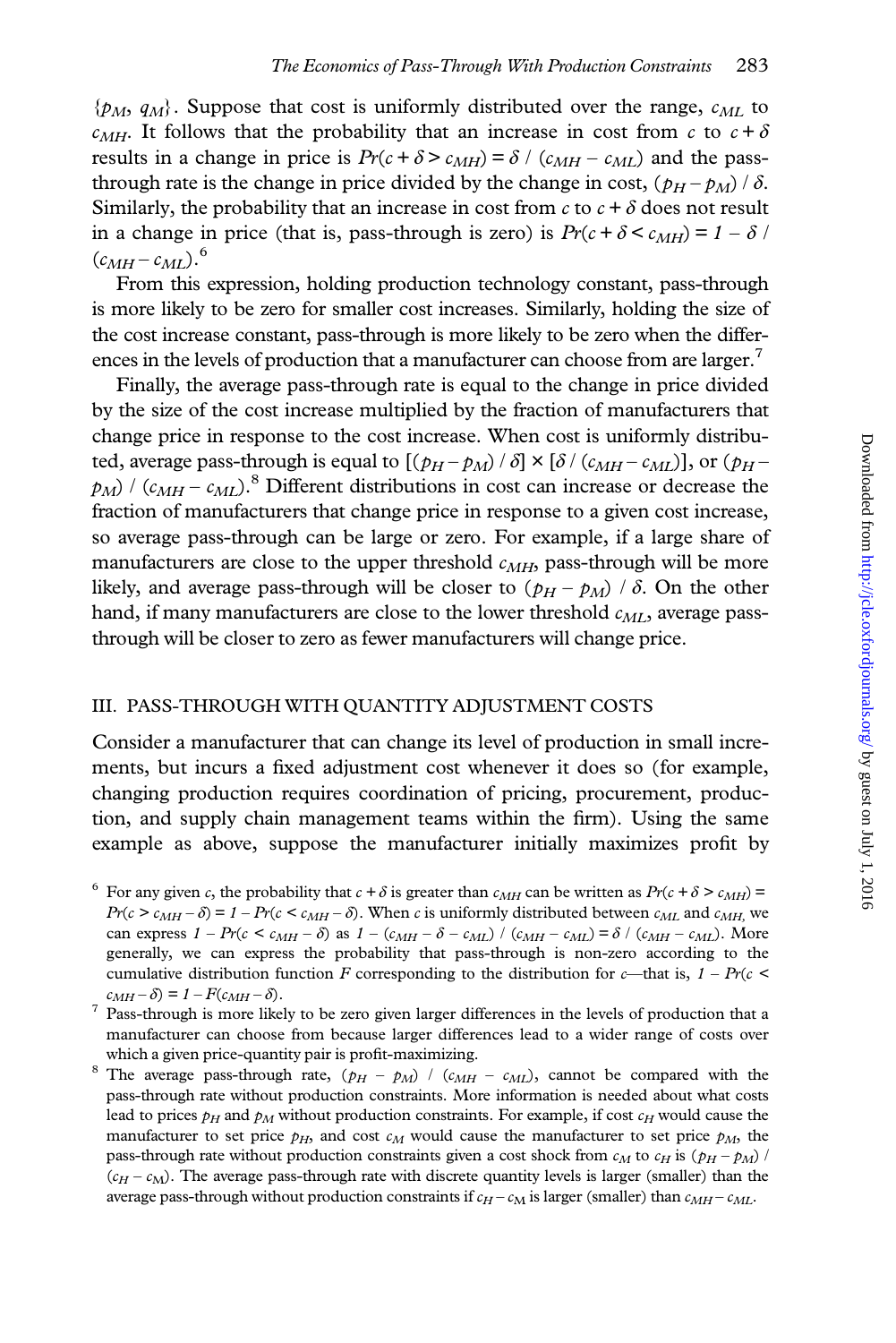

Figure 3. Manufacturer profits with adjustment costs

producing 230 units. Suppose also that its input costs go up and as a result the profit-maximizing quantity decreases to 210. Given the higher input costs, producing 210 units and charging a higher price would yield a profit of \$1,000, while producing 230 units would yield a profit of \$950. However, the cost of changing the production schedule is \$70. Thus, changing production to 210 units would yield a profit of  $(\$1,000 - \$70) = \$930$ , whereas the manufacturer can earn a profit of \$950 if it continues producing 230 units. Consequently, the manufacturer would choose to continue producing 230 units. Because consumer demand for 230 units is independent of the manufacturer's input cost, the firm chooses the same price and does not pass through any share of the higher input cost.

Figure 3 above depicts profit curves as functions of quantity. The solid curve shows the manufacturer's profit when it acquires the input at the competitive input cost. The dashed curve shows the manufacturer's profit when it acquires the input at the inflated input cost. Faced with an inflated input cost, the distance represented by "Profit Difference" is the additional profit the manufacturer would get if it changed quantity to the profit maximizing level (absent production constraints). As long as the quantity adjustment cost is larger than this additional profit, it is optimal not to adjust quantity in response to a higher input cost.

If the manufacturer decides to change the quantity produced, price changes accordingly and the pass-through rate is the same as if the firm did not incur